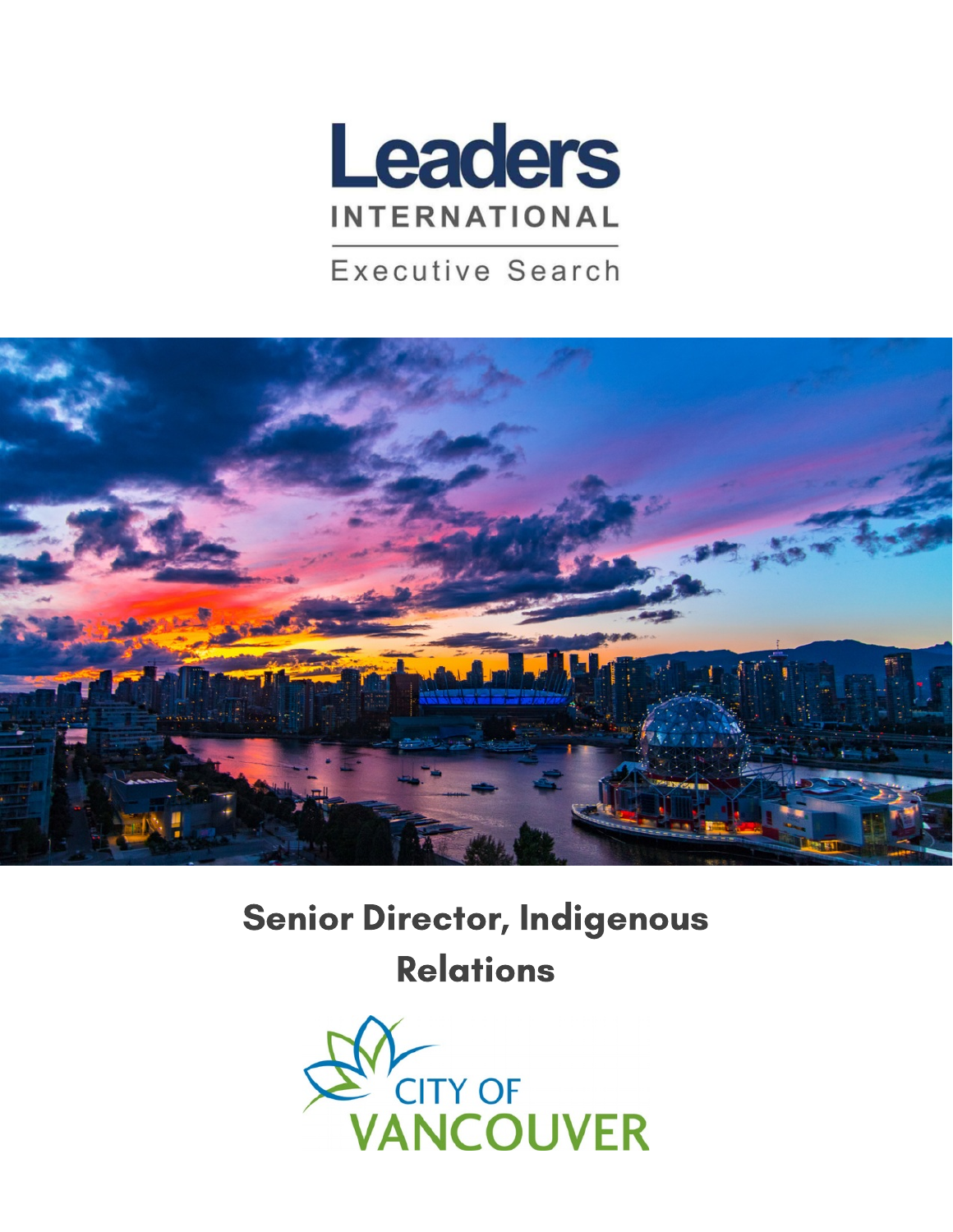# The Organization

The City of Vancouver (the City) sits on the traditional, ancestral and unceded lands of xʷməθkʷəy̓ əm (Musqueam Indian Band), Sḵwx̱wú7mesh (Squamish Nation), and sə̓ lílwətaʔɬ (Tsleil-Waututh Nation). The three Nations have a unique spiritual, cultural, and economic connection to this land that goes back thousands of years. Canada and Vancouver's historical relationship with the three local First Nations goes only a few hundred years back (partially described in **First Peoples: A Guide for** [Newcomers\).](https://vancouver.ca/files/cov/first-peoples-a-guide-for-newcomers.pdf) This colonial history and its troubling legacy forms the backdrop of life in Vancouver and is at the centre of the City's reconciliation efforts.

Current day Vancouver is one of the most ethnically and linguistically diverse cities in Canada, with 52 percent of the population speaking a first language other than English. The scenic views, mild climate, economic opportunities, and friendly communities draw people from around the world, and though it grapples with many challenges, Vancouver is consistently rated as one of the top cities in the world to live in.

The City is committed to attracting and retaining a diverse staff to drive greater engagement, enhanced creativity and productivity, and exceptional public services and programs. The City has been recognized as a 2021 Canada's Best Diversity Employers; 2021 BC's Top Employers; CCDI Employer Partner; and Living Wage Employer. The City's commitment to sustainability is also well recognized, and in 2021, Vancouver was among Canada's Greenest Employers.

The City of Vancouver has a wide mandate ranging from oversight and funding for planning and urban design, to arts and culture, parks and recreation, libraries and policing services. In 2014 Council made a commitment to Vancouver becoming a City of Reconciliation. The City's Reconciliation Framework articulates and lays the foundation for building a new relationship with xʷməθkʷəy̓ əm (Musqueam Indian Band), Skw vu 7mesh (Squamish Nation), sə lílwətan (Tsleil-Waututh Nation), and urban Indigenous communities.

The City's reconciliation goals are to establish and maintain mutually respectful relationships between Indigenous and non-Indigenous peoples in the City of Vancouver and to uphold and advance the rights of local Nations and urban Indigenous peoples. Led by the principles of cultural competency, strengthened relations and effective decision-making, the commitment includes assessing and addressing the role of each of the City's business units, operations and processes in the fulfillment of its reconciliation goals. Reporting annually on progress, the City continues to learn alongside and from local Nations and urban Indigenous communities in the application of these principles. To learn more, visit The City of [Reconciliation](https://vancouver.ca/files/cov/reconciliation-update-2021.pdf) Update 2021.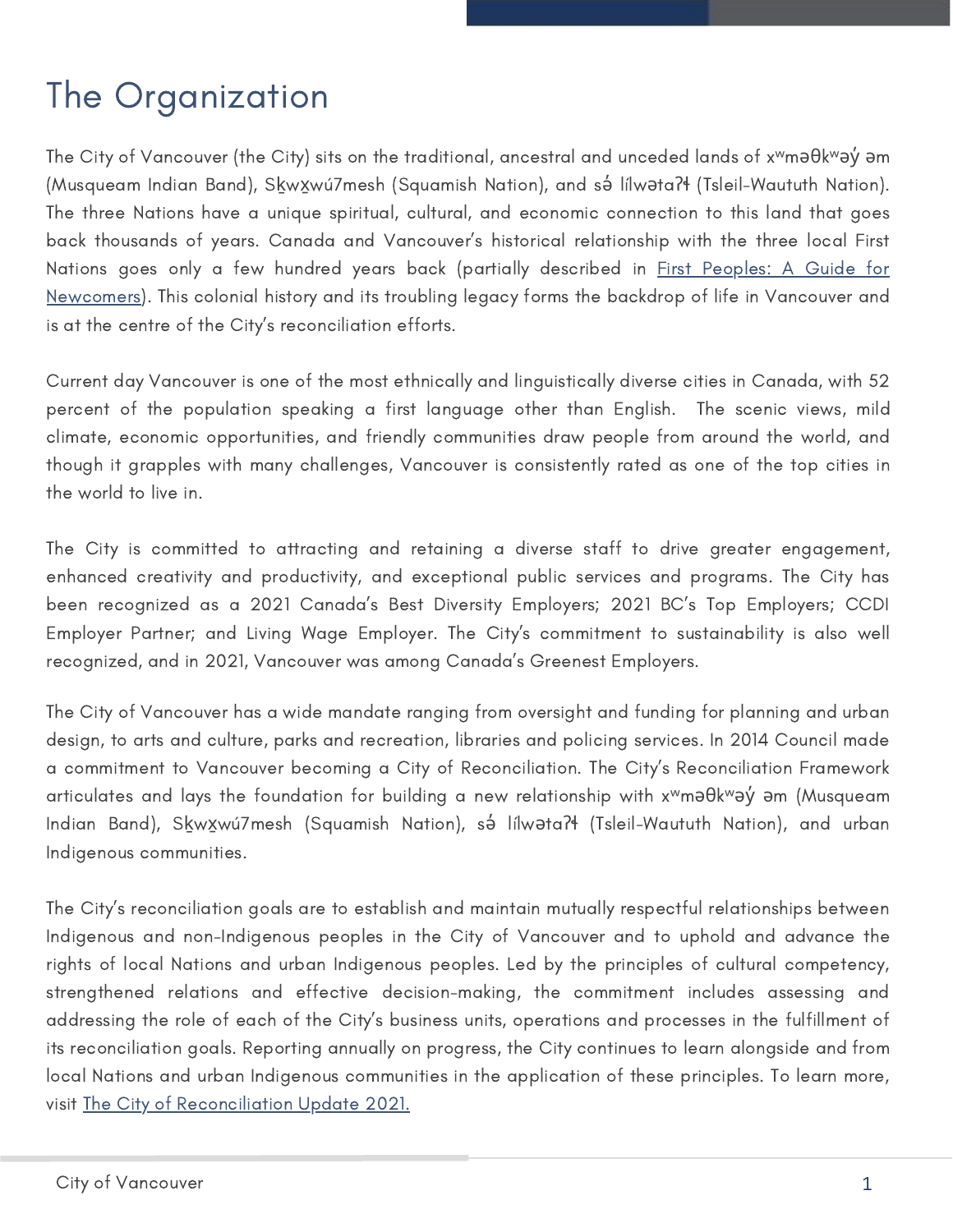# The Opportunity

Located in the City Manager's Office, the Senior Director, Indigenous Relations works collaboratively across City departments and agencies to build respectful relationships with First Nations, community organizations, and other government partners to advance this work and to support Council direction and advance the City's strategic interests. Acting as a strategic advisor to the senior leadership team and working with the City Manager's Office, departmental General Managers, Directors, and senior staff, the Senior Director is responsible for managing the City of Vancouver's corporate-wide approach to Indigenous Relations. They lead the development, coordination and implementation of the City's evolving strategic direction around the Reconciliation Framework and reconciliation efforts.

Taking a leadership role in the government-to-government relationships with the local First Nations, the Senior Director guides and oversees complex projects and policy files across the whole organization. This includes coordinating and providing direction to other staff, teams and external resources that may be assigned to support the City's commitment to reconciliation, the United Nations Declaration of the Rights of Indigenous Peoples (UNDRIP) and decolonization.

#### Specific Duties/Responsibilities

- Supervises and provides leadership to a team of 2-4 employees;
- Provides leadership and support to employees across the City who are working in roles focused on reconciliation with Indigenous Peoples;
- Stewards the City of Vancouver's relationship with x<sup>w</sup>məθkʷəy̓ əm (Musqueam Indian Band), Skwxwú7mesh (Squamish Nation), and sə́ lílwətaʔɬ (Tsleil-Waututh Nation);
- Develops a living First Nations governmental relations strategy and implementation plan;
- Develops, coordinates and oversees implementing the City's living strategic direction around the Reconciliation Framework and other reconciliation and decolonization policies and efforts, including UNDRIP;
- Provides vision, leadership and guidance to the City Manager, the City's Business Units, City Staff and external stakeholders in relation to advancing priority policies, projects and programs with x<sup>w</sup>məθk<sup>w</sup>əy<sup>́</sup> əm (Musqueam Indian Band), Skwxwú7mesh (Squamish Nation), and sə́ lílwətaʔɬ (Tsleil-Waututh Nation);
- Advises the City Manager, Corporate Leadership Team, the Mayor and members of Council on Indigenous Relations issues and policies that could impact the City, or where there are opportunities for the City to further leverage its expertise and/or achievements;
- Prepares reports for the City Leadership Team, City Council, and other stakeholders and makes presentations and conducts public workshops, as required;
- Coordinates Indigenous Relations work with dedicated processes to establish alignment across City departments and agencies on priority files, ensuring delivery of appropriate and timely support to the Mayor and Council;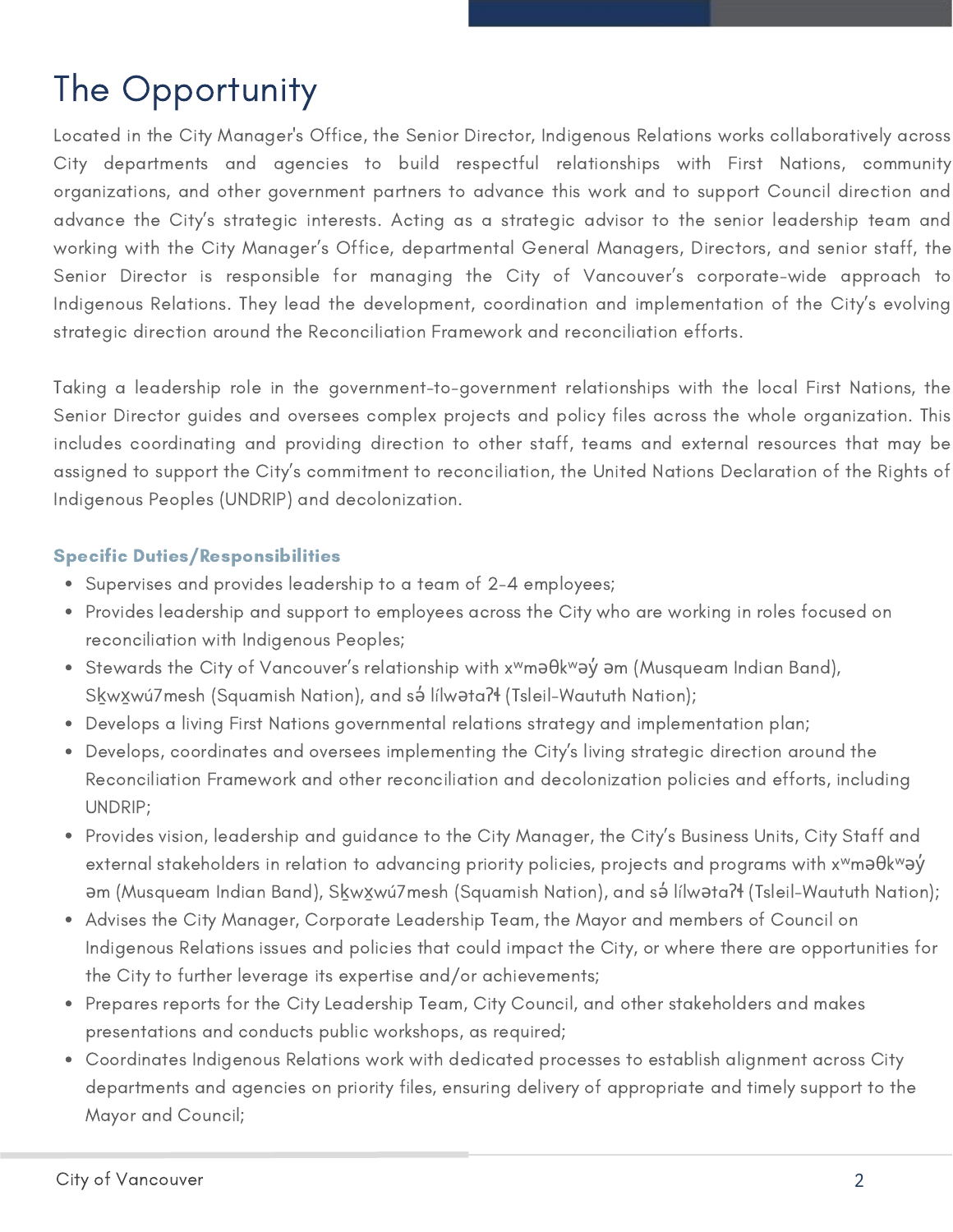# The Opportunity (con 't)

#### Specific Duties/Responsibilities (con't)

- Advises and when necessary, participate in committees, working groups, at conferences and other forums to represent the City of Vancouver to address Indigenous Relations priorities;
- Provides evaluation, research, policy development and project management guidance to a variety of city initiatives that involve diverse stakeholders, including City Council, senior management, corporate and department colleagues and community partners and organizations;
- Builds partnerships (internal and external) and introduces new concepts from across or outside the City that add value to the organization;
- Creates an environment of collaboration, teamwork and innovation to support the achievement of the City's strategic objective working with Indigenous People and within the Reconciliation framework;
- Chairs and/or facilitates public and staff meetings as required; and,
- Other duties/responsibilities as assigned.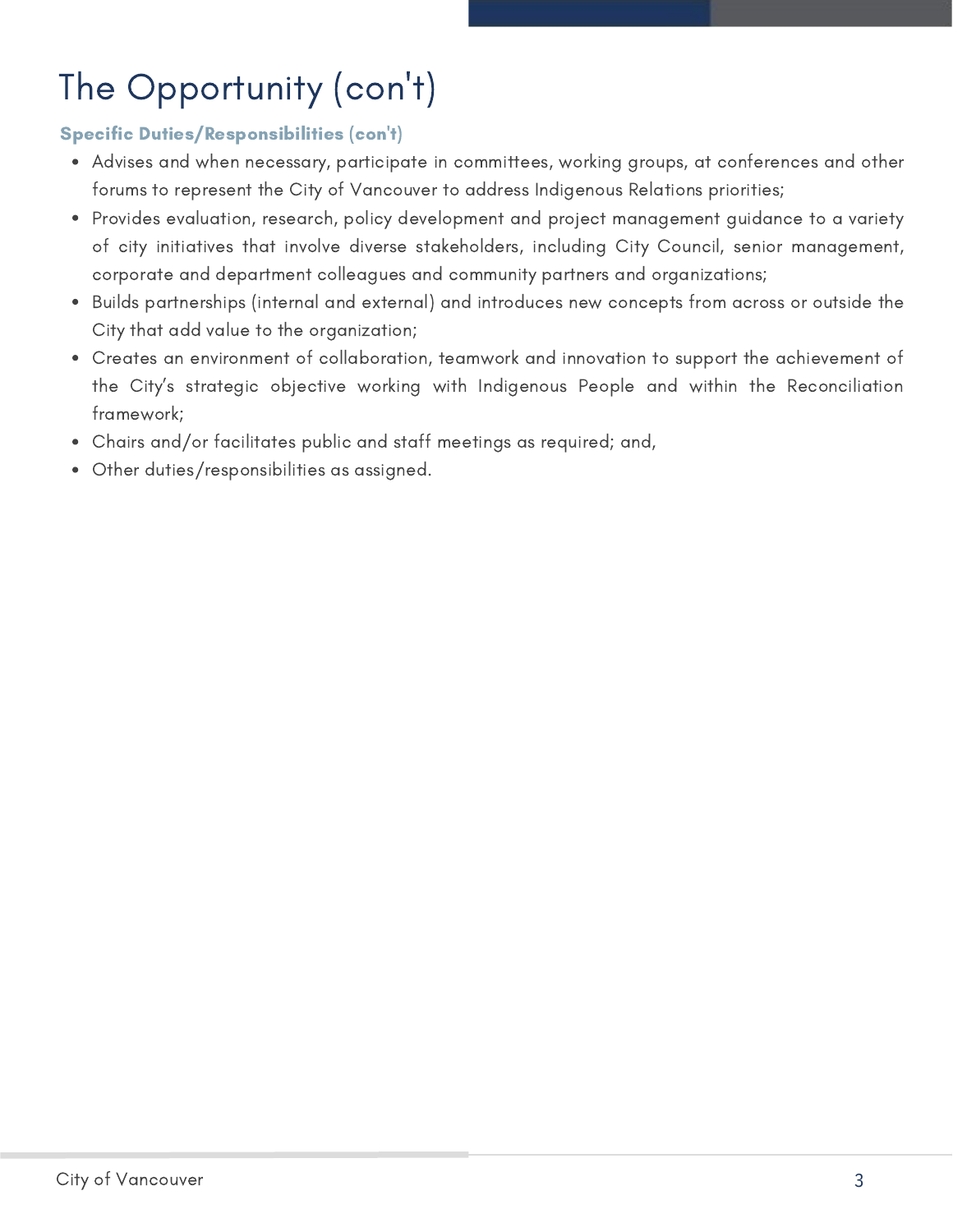

*- People Amongst the People, Susan Point, 2008*

### **Requirements**

#### Education and Experience:

- A university degree in public administration or public policy or law or related discipline (graduate degree preferred) or an equivalent combination of lived experience, education, training and work experience;
- Considerable diverse professional experience, including public sector experience where programs and initiatives were advanced through a large organization;
- Considerable experience working with diverse Indigenous communities;
- Considerable experience in social planning, research and evaluation as well as experience including public policy development and the formulation of major strategies;
- Diverse experience that includes undertaking major research and writing of reports, strategies, and expertise in collaborative partnership approaches, governance and public engagement processes;
- Experience providing advice to senior staff and/or elected officials;
- Lived experience within a First Nation, Métis or Inuit community;
- In-depth understanding of Indigenous histories and cultures, preferably within British Columbia, and commitment to the goals and objectives set out in the UN Declaration on the Rights of Indigenous Peoples, the BC Declaration on the Rights of Indigenous Peoples Act and the Truth and Reconciliation Commission's Calls to Action;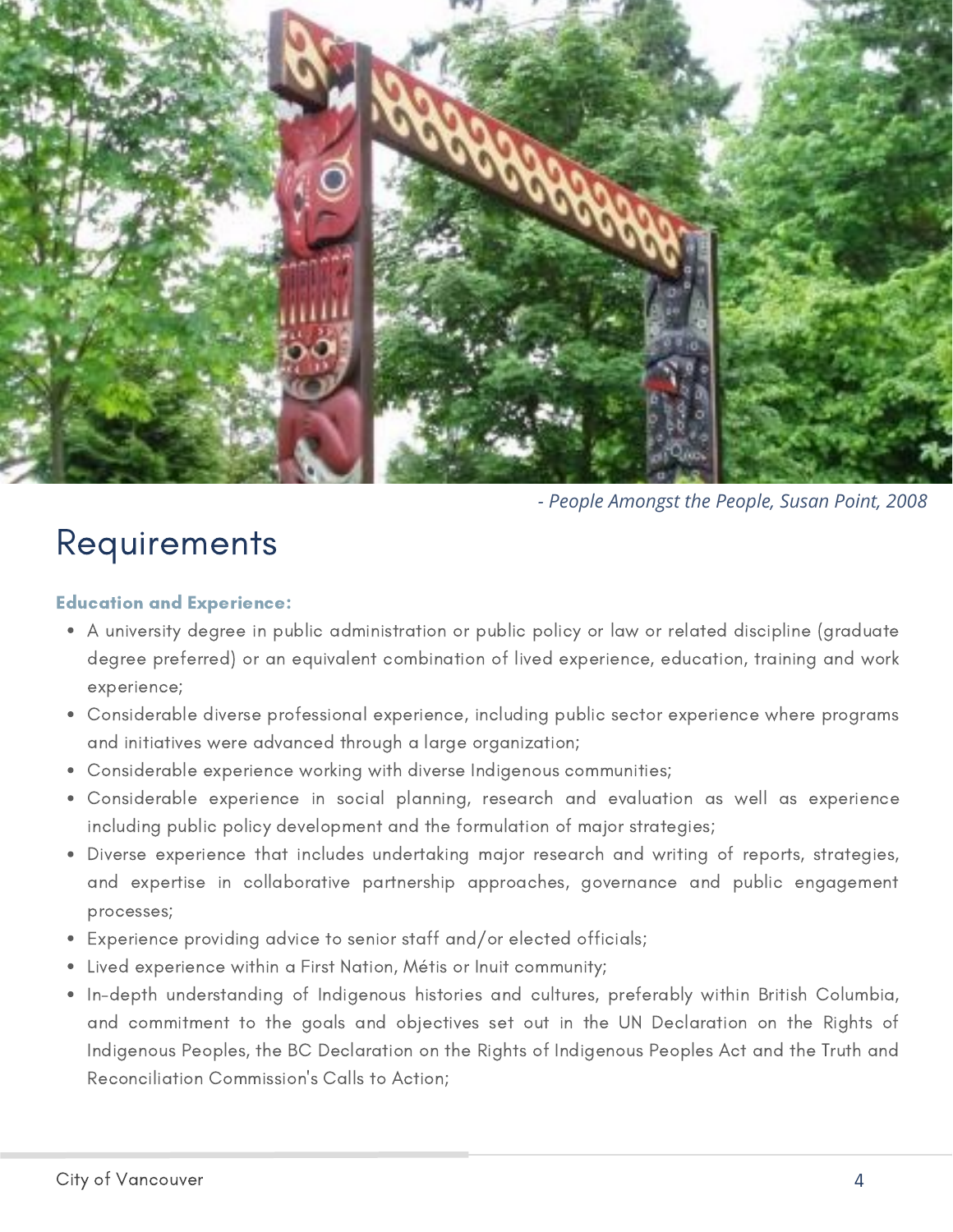# Requirements (con 't)

#### Knowledge, Skills and Abilities:

- Considerable knowledge of First Nations and Indigenous communities in Metro Vancouver or similar contexts, including regional issues and relationships between First Nations and the City of Vancouver;
- Proven ability and capacity to implement decolonized practices and reconciliation initiatives;
- Considerable knowledge of and demonstrated skills in advising, developing and/or implementing government relations and strategic communications plans that advance public policy objectives;
- Familiarity with the City of Vancouver's policies, programs, and mandate;
- Excellent interpersonal skills and patience to deal tactfully with staff, elected officials and the public; proven ability to exercise sound judgement and discretion; demonstrated ability to work well in a team environment under tight deadlines and constant change; and an ability to handle numerous projects simultaneously with minimal supervision;
- Demonstrated written and verbal communication skills;
- Excellent leadership skills, including the ability to coach, motivate and develop team members
- Project management, communication, facilitation and public participation skills;
- Ability to take the initiative, plan, organize, develop strategy, set goals and outcomes, create processes, accomplish and measure objectives and results;
- Ability to work independently and as an effective member of a team; to interact well with other employees, officials and the public; and to complete assignments in a high-pressure, time-sensitive environment using sound professional techniques and independent judgment within the parameters of work assignments;
- Ability to develop and make presentations to large groups;
- Ability to handle sensitive, contentious, complex and highly confidential issues involving multiple and diverse government partners with skill, tact and diplomacy;
- Ability to lead and facilitate meetings, groups and teams, including managing controversial subjects; and,
- Skill in establishing and maintaining good working relationships with a wide spectrum of internal and external staff, interest groups and government partners both in the course of day-to-day business and in exceptional situations that may be controversial, stressful and highly dynamic.